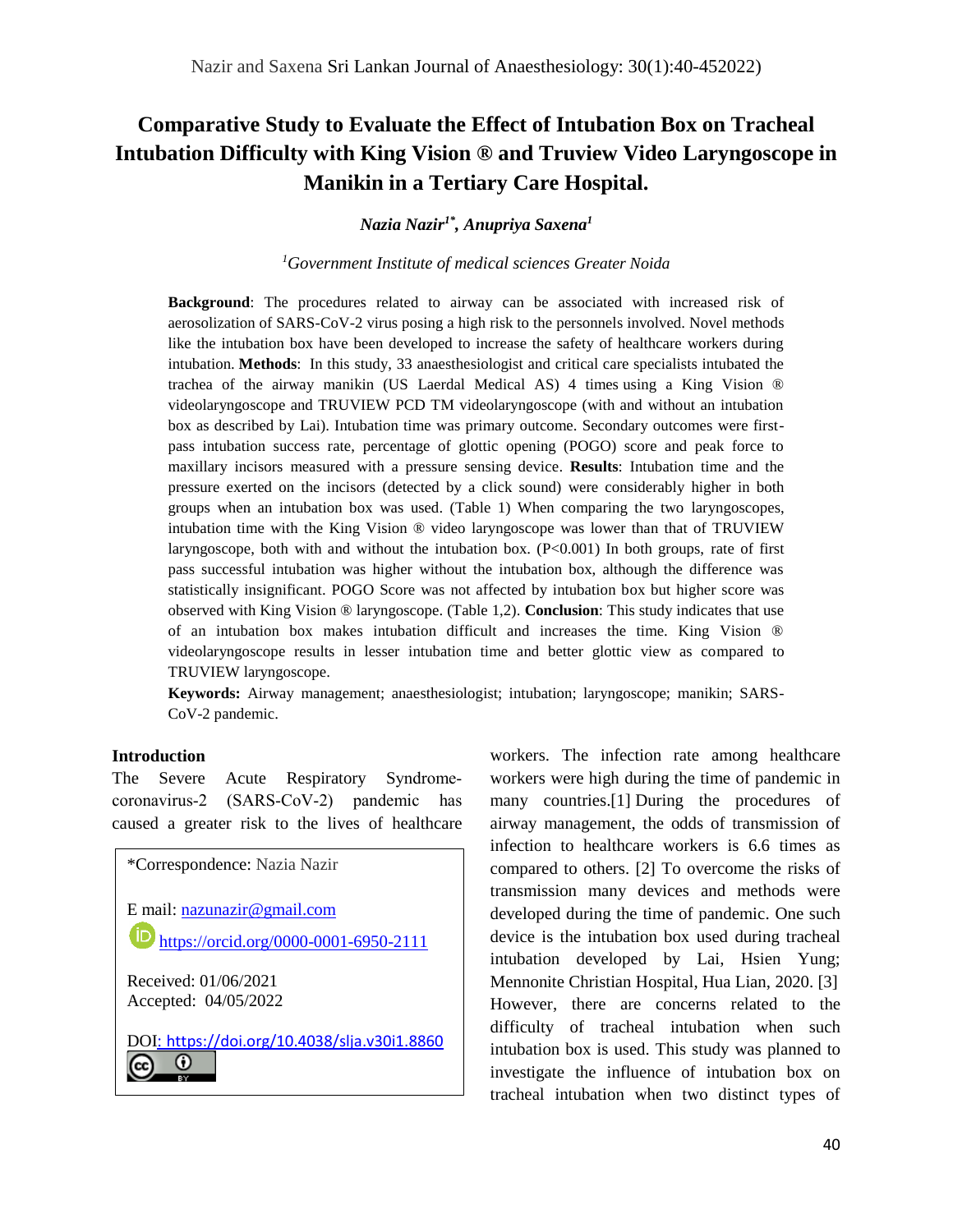video-laryngoscopes are used in a simulated normal airway environment.

## **Materials and Methods:**

The study was approved by the institutional ethics committee and written informed consent was obtained from all the participants. The sample size was determined by using our pilot data  $(n=7)$ . In our pilot study, the mean times to successful tracheal intubation were 18 and 20 sec with King Vision ® video-laryngoscope and TRUVIEW video laryngoscope, respectively without the intubation box. We assumed that the use of the intubation box prolonged the time for intubation by 12 s. With type I error of 5% and type II error of 20%, 27 participants were required for the study. To compensate for dropouts 30 participants were recruited.

Anaesthesiologist and critical care specialists who had performed more than 50 oro-tracheal intubations with video laryngoscopes were included in the study. Anaesthesiologist and critical care specialists with lesser number of experience and those who denied participation were excluded from the study. Thirty anaesthesiologist and critical care specialists who fulfilled the inclusion criteria were included in the study.

The manikin used for our study was the Laerdal airway management simulator (US Laerdal Medical AS). Each participant intubated the trachea of the airway manikin 4 times as follows:

(1) Using a King Vision ® video-laryngoscope and a size #3 disposable video-laryngoscope channelled blade (KVLO3C) without an aerosol box;

(2) Using a King Vision ® video laryngoscope and a size #3 disposable video-laryngoscope channelled blade (KVLO3C) with an aerosol box;

(3) Using a TRUVIEW PCD<sup>TM</sup> videolaryngoscope and an TRUVIEW PCD  $^{TM}$  Optical blade size 3 without an intubation box; and

(4) Using TRUVIEW PCD  $^{TM}$  video-laryngoscope and TRUVIEW PCD TM Optical blade size 3 with an intubation box.

Our intubation box was made according to the standard reference as described by Lai (length× height × width equals  $40 \times 50 \times 50$  cm); diameter of the circular opening for insertion of arms, 10 cm; position of the circular opening, 25 cm from base and 5 cm from the side of the box) [4].

A PVC tracheal tube with an internal diameter of 8.0 mm was used in all intubations. A malleable stylet (Intersurgical™ satin slip intubating stylet) was used for tracheal intubation with King Vision  $\circledR$  video-laryngoscope and Truflex <sup>TM</sup> articulating stylet for TRUVIEW PCD TM video-laryngoscope. The table on which manikin was placed was kept horizontal and a stiff headrest with a height of 7 cm was used under manikin's head to maintain standard "sniffing position". The entire bed remained horizontal. Each participant was allowed three practice intubations in all the settings on the manikin to familiarize with the process. The order of intubations was randomized for every intubator by computer-generated randomization. All the participants donned the personal protective equipment (PPE) in adherence to institutional guidelines. Expired N95 masks were used to conserve PPE. The airway assistant for all tracheal intubations was a single experienced anaesthetist who was blinded to the order of scenarios.

The primary outcome was intubation time, defined as the time from initial insertion of the laryngoscope in the mouth to the first lung inflation with positive pressure breaths using an ambu bag through the tracheal tube with an inflated cuff. Secondary outcomes were first-pass intubation success rate, percentage of glottic opening (POGO) score [\[5\]](https://www.ncbi.nlm.nih.gov/pmc/articles/PMC7387416/#CR4), peak force to maxillary incisors measured by force sensors attached to the manikin as default and heard as a click sound. The time to successful tracheal intubation, attempts needed to intubate and the peak force to maxillary incisors was recorded (measured by audible click)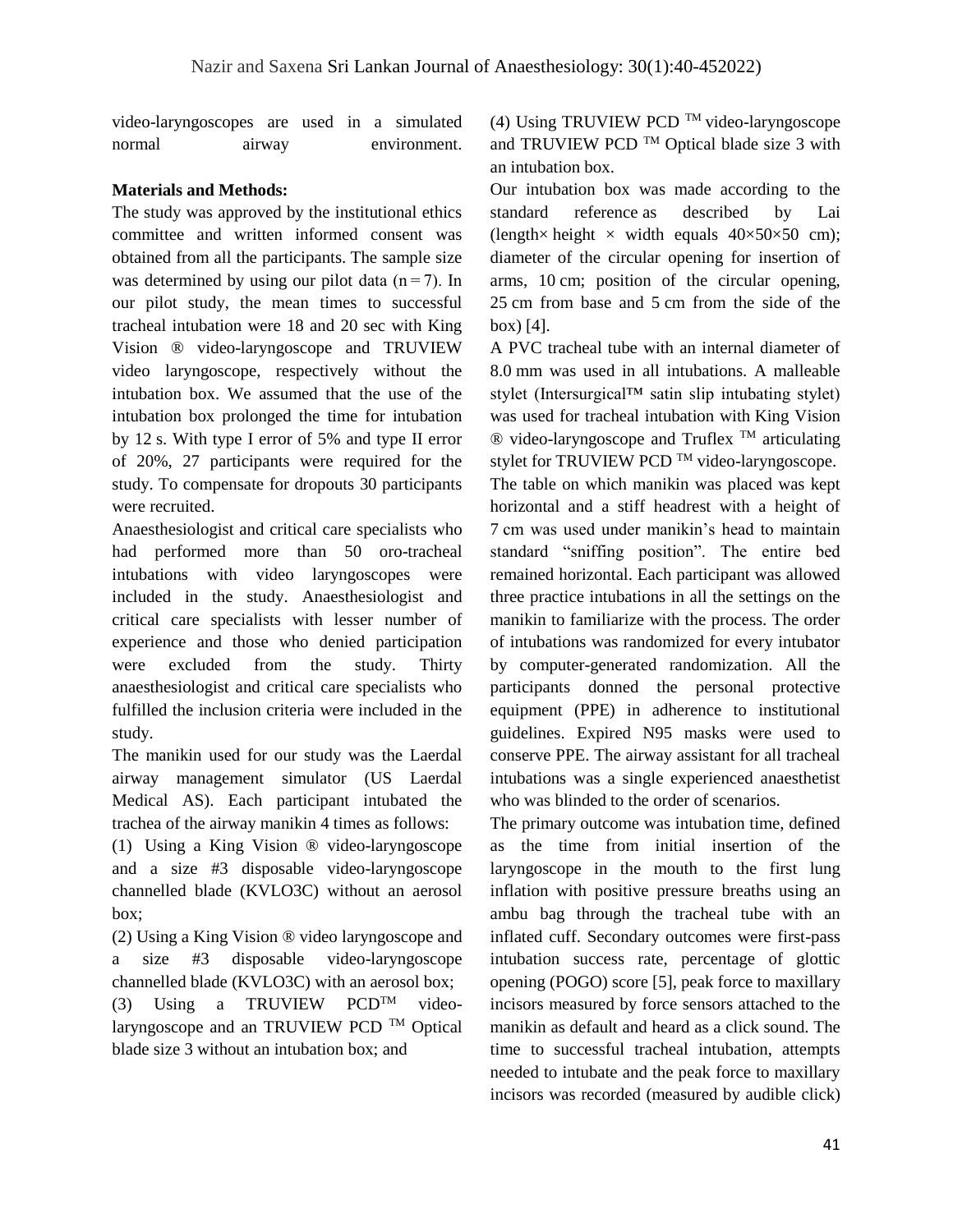by a single assistant who was not involved in the study design. The POGO score was evaluated by each intubator.

Data was compiled in MS Excel sheet and analyzed using SPSS 23.0 software. Results are presented as numbers, frequencies and proportions or as mean, standard deviation wherever appropriate. Testing for significant associations was done using chi square test or Fischer exact test or using student t test as required. P value was considered statistically significant if its value was below 0.05.

## **Result**:

Thirty participants randomly performed a total of 120 intubations of which data was collected and subsequently analysed. Intubation time with the intubation box was significantly longer in both the laryngoscope groups when compared to the intubation time without the use of intubation box. (P<0.001) (Table 1) Intubation time with King Vision ® video laryngoscope was significantly shorter compared to the intubation time with TRUVIEW laryngoscope. This was observed on both occasions where intubations were done with and without the intubation box.  $(P<0.001)$  (Table 2).

Overall, in both laryngoscope types, the first pass success rate was high when the intubations were done without the intubation box. However, the difference was statistically insignificant. (Table 1,2). The number of times a click is heard during tracheal intubation was significantly higher when using an intubation box with both the laryngoscopes, as compared to intubation without an intubation box. (Table 1).

Use of the intubation box did not affect the POGO Score of the intubations. (Table 1). POGO Score was significantly reduced with the use of TRUVIEW laryngoscope as compared to the use of King Vision ® laryngoscope, both with and without intubation box. (Table 2).

We found that the use of the intubation box significantly increases the intubation time needed and the force exerted to the upper incisors. Its use however, did not significantly affect the POGO Score and the first pass success rate. In addition, intubation time with King Vision ® videolaryngoscope was less and provided a better glottic view as compared to intubation with the use of TRUVIEW video-laryngoscope.

| Coordinates                                    | <b>TRUVIEW Laryngoscope</b> |                  | P value        | King Vision ® Laryngoscope |                  | P value       |
|------------------------------------------------|-----------------------------|------------------|----------------|----------------------------|------------------|---------------|
|                                                | $(n=30)$                    |                  |                | $(n=30)$                   |                  |               |
|                                                | Without I.B.                | With I.B.        |                | Without I.B.               | With I.B.        |               |
| Time To Successful<br>Intubation $(\sec)$      | $21.2 \pm 1.69$             | $31.13 \pm 2.15$ | < 0.001        | $15.80 \pm 1.13$           | $23.37 \pm 1.17$ | < 0.001       |
| <b>First Pass Intubation</b><br>Success Rate*¥ | 29 (96)                     | 24 (80)          | 0.103          | 30(100)                    | 26(86)           | 0.112         |
| Click <sup>†</sup><br>POGO Score*              | 0<br>75-100                 | 7<br>75-100      | 0.011<br>0.744 | $\Omega$<br>100            | 6<br>100         | 0.024<br>1.00 |

*Table 1: Comparison of Coordinates of Tracheal Intubation Difficulty on Manikin Without and With Intubation Box.*

Values are presented as numbers or mean  $\pm$  S.D. I.B: intubation box, POGO: percentage of glottic opening. \*Values are presented as numbers (%)

 $\dagger$  statistically significant difference (P<0.05)

¥- student t test used for statistical analysis

‡- fisher exact test used for statistical analysis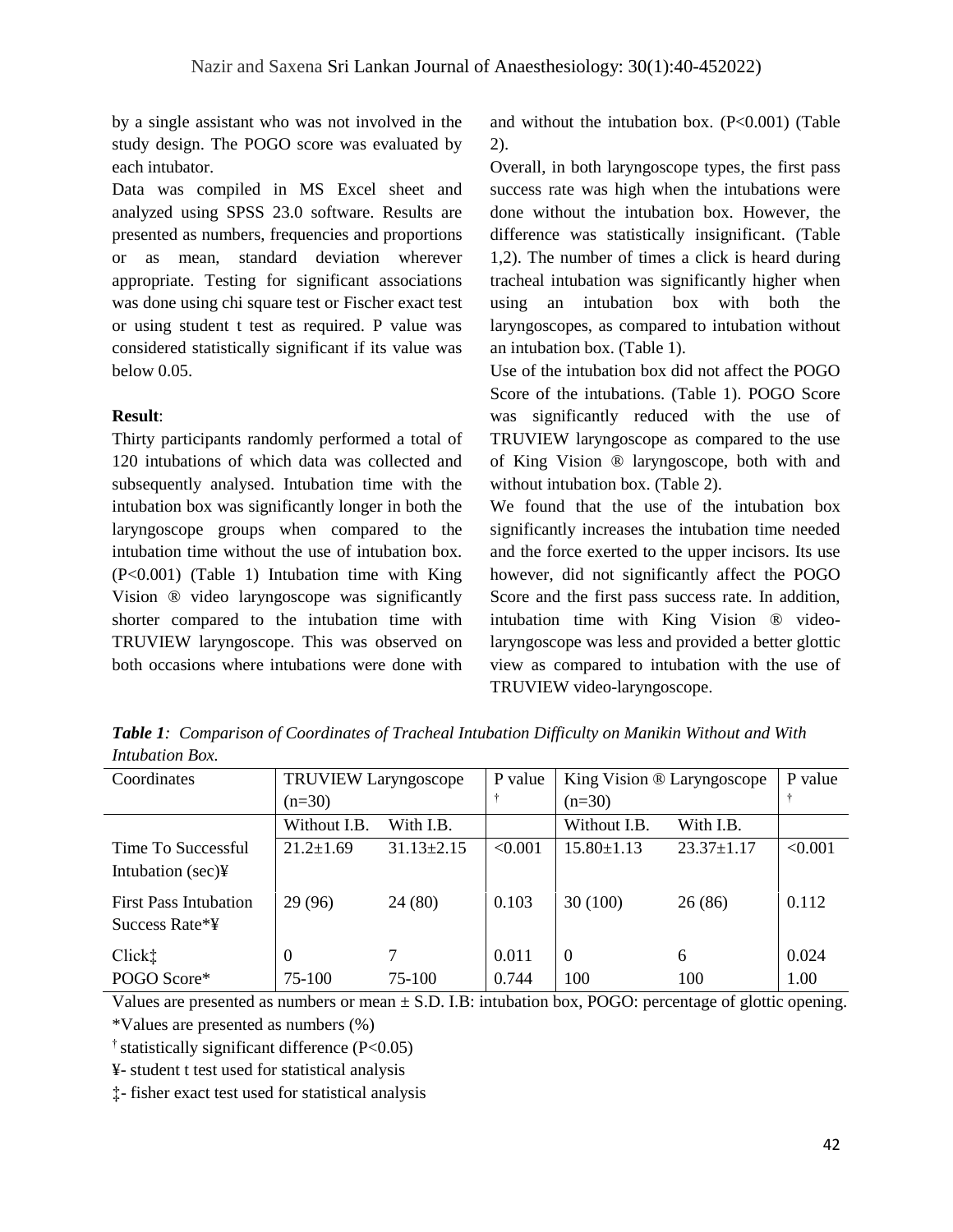|                                            | With intubation Box |                    |                 | Without intubation Box   |                               |                   |  |
|--------------------------------------------|---------------------|--------------------|-----------------|--------------------------|-------------------------------|-------------------|--|
| Coordinates                                | <b>TRUVIEW</b>      | <b>King Vision</b> | $\mathbf{P}$    | <b>TRUVIEW</b>           | <b>King Vision</b>            | P value $\dagger$ |  |
|                                            | video-              | ® video-           | value $\dagger$ | video-                   | ® video-                      |                   |  |
|                                            | laryngoscope        | laryngoscope       |                 | laryngoscope             | laryngoscope                  |                   |  |
|                                            | $(n=30)$            | $(n=30)$           |                 | $(n=30)$                 | $(n=30)$                      |                   |  |
| Intubation<br>$Time(sec)$ ¥                | $31.13 \pm 2.15$    | $23.37 \pm 1.17$   | < 0.001         | $21.20 \pm 1.69$         | $15.80 \pm 1.13$              | < 0.001           |  |
| <b>First Pass</b><br>Success $*$           | 24(80)              | 26(86)             | 0.729           | 29 (96)                  | 30(100)                       | 1.00              |  |
| Click $\ddagger$<br><b>POGO</b><br>Score * | 7<br>$75\%$ (n=6)   | 6<br>$100(N=30)$   | 1.00<br>0.011   | $\Omega$<br>$75\%$ (n=5) | $\overline{0}$<br>$100(n=30)$ | 1.00<br>0.021     |  |
|                                            | $100\%$ (n=24)      |                    |                 | $100\%$ (n=25)           |                               |                   |  |

*Table 2: Comparison of Coordinates of Tracheal Intubation Difficulty among the Two Laryngoscopes with and Without Use of Intubation Box*.

Values are presented as numbers or mean  $\pm$  S.D. POGO: percentage of glottic opening.

\*Values are presented as numbers (%)

 $\dagger$  statistically significant difference (P<0.05)

¥- student t test used for statistical analysis

‡- fisher exact test used for statistical analysis

### **Discussion:**

Simulation is a well-established method for testing the safety and efficacy of medical innovations. [6] Many institutions have developed new protective barrier modalities for tracheal intubation of infected patients during COVID19 pandemic. [3] Our aim was to test the utility of an intubation box in a simulated environment with a normal airway manikin.

To our knowledge this is the first formal study using these two video laryngoscopes (TRUVIEW and King Vision ® Video Laryngoscope) and the intubation box. In our study, we found that use of an intubation box during intubation significantly prolongs the intubation time and increases the force exerted to the upper incisors, hence making the procedure of intubation more complicated. Prolongation of intubation time in a COVID 19 patients requiring mechanical ventilation can be very critical as it may lead to worsening of hypoxia with increasing morbidity and mortality. Prolongation of procedure time can result in greater aerosolization. Increased force exerted on upper incisor during intubation with the use of aerosol box may indicate increase probability of dental trauma. We also found that the removal of assistive devices like stylet was more difficult with the use of intubation box which could be one of the factors for increased intubation time.

Our results are in agreement with another manikin-based pilot study, which concluded that the intubation times were higher when barrier devices like intubation box or plastic sheets were used. The use of barrier devices resulted in ergonomic challenges like difficult stylet removal and difficulty in movement of hands under the barrier device. [7]

In contract, a study done by Wakabayashi R et al, on aerosol box concluded that "the effect of an intubation box on tracheal intubation difficulty is clinically irrelevant when an experienced anaesthetist intubates the trachea in a normal airway condition''. [8] The difference in findings from our study could be because we used real time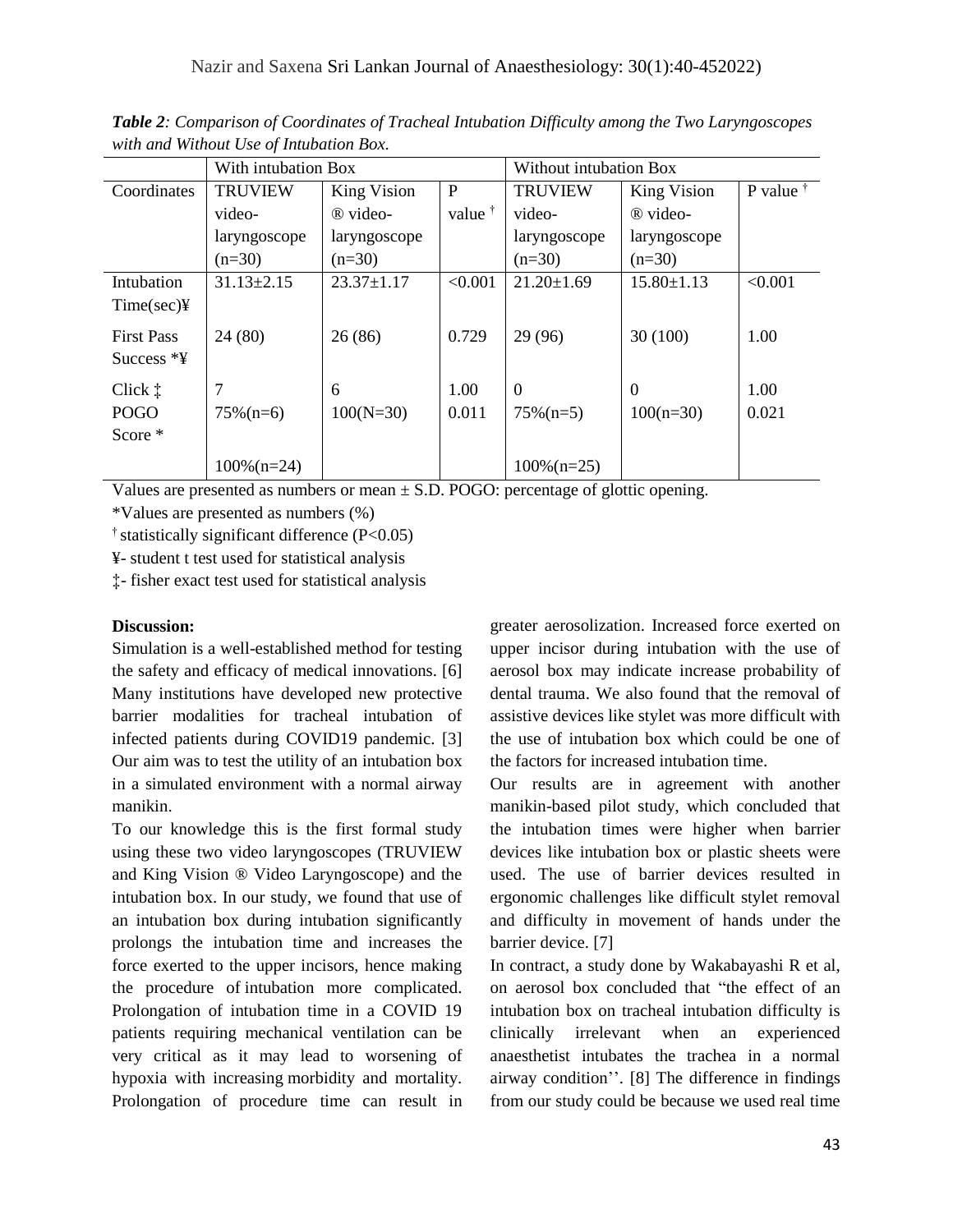simulation by wearing PPE with goggles during all intubations.

In a letter to healthcare providers the Federal Drug Administration revoked the umbrella Emergency Use Authorization for passive protective barrier enclosures issued in May.[9] This was done as some studies pointed out that barrier enclosures used during COVID 19 may not decrease exposure of health care providers to airborne particles and may add to the level of difficulty during airway management. They recommended the use of negative pressure and full PPE cover while handling the airway. The King Vision ® videolaryngoscope provides an indirect view of glottis and has a provision of single use blades which removes the concerns of contagious infections and is advantageous for the use in COVID scenarios. Its distal lens has an anti-fog coating which may be the cause for decrease intubation time when used with goggles.[10]. The TVL (Truphatek Israel) is a Macintosh-type blade with an optical lens attached.[11].

Our research has a few drawbacks. To begin with, the intubation box was not assessed in difficult airway scenario. Difficult airway conditions presents a challenge and adds additional time to intubate. When used in these settings, it may pose a greater difficulty than in patients with a normal airway. Secondly, we could not use any parameter to evaluate the amount of protection from viral exposure achieved with the use of an intubation box.

Our study analysed only laryngoscopy and endotracheal intubation as markers of airway management. However, airway management also involves other procedures like mask ventilation, oro-pharyngeal suctioning, laryngeal mask airway insertion and tracheostomy. These were not analysed in our study. Using intubation box can significantly affect the success of these procedures.

In our study only the experienced anesthesiologists were recruited for testing the use of intubation box. Healthcare providers with lesser experience in airway management could face additional challenges with the use of intubation box.

In conclusion, the results of our study indicate that the use of an intubation box makes tracheal intubation comparatively difficult with prolong intubation time. Among the two laryngoscopes used in our study, we conclude that King Vision ® video-laryngoscope takes lesser intubation time and gives better glottic view when compared to TRUVIEW video-laryngoscope.

# **References:**

1. Maniar A, Jagannathan B. The aerosol box. J *Anaesthesiol Clin Pharmacol* 2020;**36**, Suppl S1:141-3.

2. Begley L, Lavery KE, Nickson CP, Brewster DJ. The aerosol box for intubation in coronavirus disease 2019 patients: an in-situ simulation crossover study. *Anaesthesia* 2020; **75**: 1014–21.

3. Sorbello M, Rosenblatt W, Hofmeyr R, Greif R, Urdaneta F. [Aerosol boxes and barrier](https://www.ncbi.nlm.nih.gov/pmc/articles/PMC7470712/)  [enclosures for airway management in COVID-19](https://www.ncbi.nlm.nih.gov/pmc/articles/PMC7470712/)  [patients: a scoping review and narrative synthesis.](https://www.ncbi.nlm.nih.gov/pmc/articles/PMC7470712/) *Br J Anaesth*. 2020; **125**: 880–94.

4. Canelli R, Connor CW, Gonzalez M, Nozari A, Ortega R. Barrier enclosure during endotracheal intubation. *N Engl J Med*. 2020; **382**:1957–8.

5. Levitan RM, Ochroch EA, Kush S, Shofer FS, Hollander JE. Assessment of airway visualization: validation of the percentage of glottic opening (POGO) scale. *Acad Emerg Med*. 1998; **5**:919-23

6. Dwivedi D, Bhatia P, Aggarwal M, Sen S, Hooda B, Dudeja P. A comparison of direct laryngoscopy versus videolaryngoscopy using aerosol box for intubation in emergency surgeries during Covid-19 pandemic: A pilot study. *J Mar Med Soc* 2020;**22**, Suppl S1:88-92.

7. Kannaujia A, Haldar R, Shamim R, Mishra P, Agarwal A. Comparative evaluation of intubation performances using two different barrier devices used in the COVID-19 era: A manikin based pilot study. Saudi *J Anaesth* 2021;**15**:86-92.